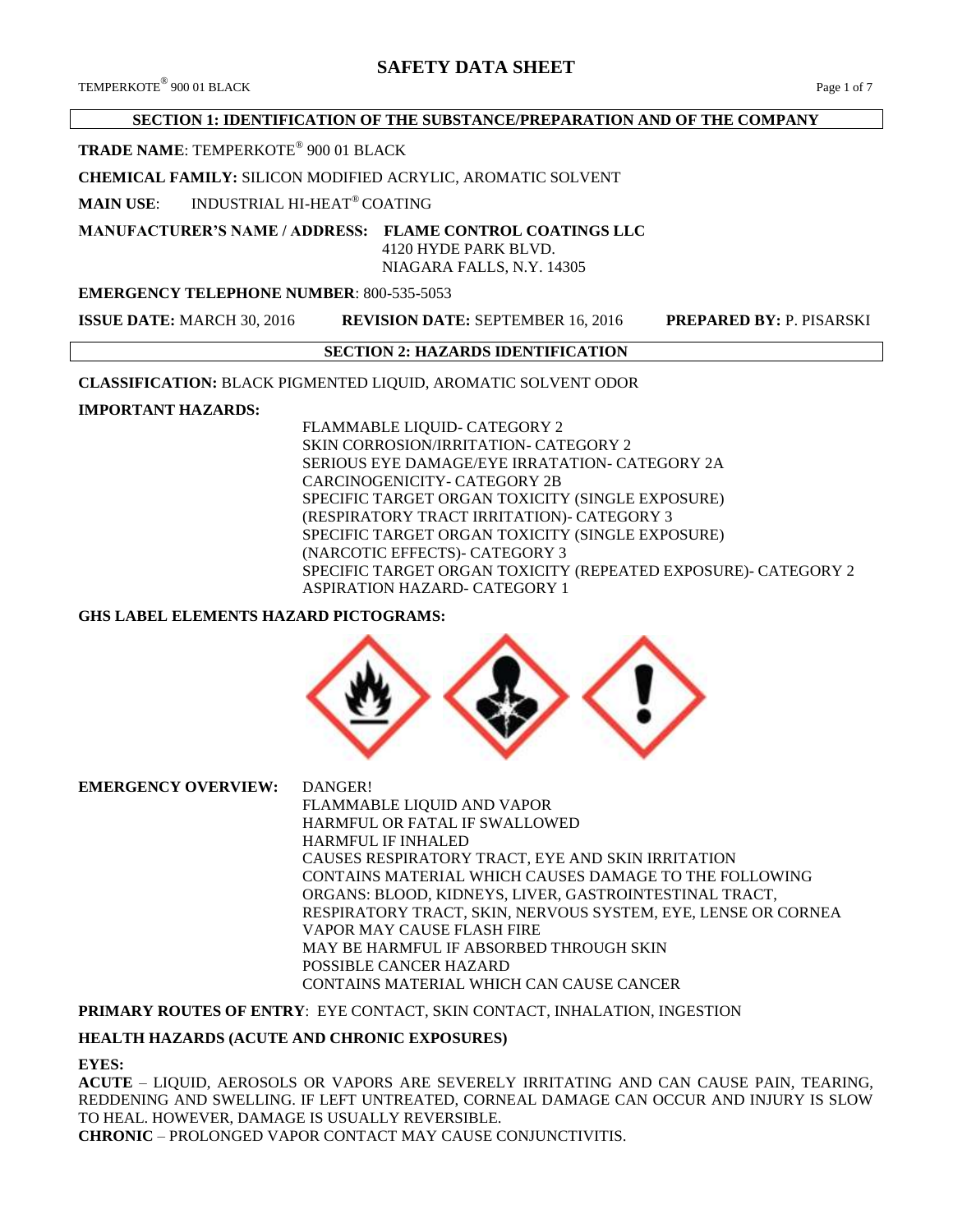## **SECTION 2: HAZARDS IDENTIFICATION (CON'T)**

# **SKIN CONTACT:**

**ACUTE** – REPEATED OR PROLONGED SKIN CONTACT CAN RESULT IN DRY, DEFATTED AND CRACKED SKIN CAUSING INCREASED SUSCEPTIBILITY TO INFECTION. IN ADDITION IRRITATION MAY DEVELOP INTO DERMATITUS. SOLVENTS CAN PENETRATE THE SKIN AND MAY CAUSE EFFECTS SIMILAR TO THOSE IDENTIFIED UNDER ACUTE INHALATION SYMPTOMS.

**CHRONIC** – MAY CAUSE EFFECTS SIMILAR TO THOSE IDENTIFIED UNDER CHRONIC INHALATION EFFECTS.

#### **SKIN ABSORPTION:**

**ACUTE** – ND **CHRONIC** – ND

#### **INHALATION:**

**ACUTE** – SOLVENT VAPORS ARE IRRITATING TO THE EYES, NOSE, AND THROAT. SYMPTOMS OF IRRITATION MAY INCLUDE RED, ITCHY EYES, DRYNESS OF THE THROATAND A FEELING OF TIGHTNESS IN THE CHEST. OTHER POSSIBLE SYMPTOMS OF OVEREXPOSURE INCLUDE: HEADACHE, DIZZINESS, NAUSEA, NARCOSIS FATIGUE AND LOSS OF APPETITE.

**CHRONIC** – CHRONIC EXPOSURE TO ORGANIC SOLVENTS HAS BEEN ASSOCIATED WITH VARIOUS NEUROTOXIC EFFECTS INCLUDING PERMANENT BRAIN AND NERVOUS SYSTEM DAMAGE. SYMPTOMS INCLUDE LOSS OF MEMORY, LOSS OF INTELLECTUAL ABILITY AND LOSS OF COORDINATION. TOLUENE HAS BEEN DEMONSTRATED TO BE EMBRYOFETOTOXIC AND TERATOGENIC IN LABORATORY ANIMALS. PROLONGED OR REPEATED OVEREXPOSURE TO TOLUENE CAN CAUSE IRRITATION TO THE RESPIRATORY TRACT, ENLARGED LIVER, KIDNEY EFFECTS AND CARDIAC SENSITIZATION.

#### **INGESTION:**

**ACUTE** – CAN RESULT IN IRRITATION OF THE DIGESTIVE TRACT. SYMPTOMS CAN INCLUDE SORE THROAT ABDOMINAL PAIN NAUSEA, VOMITING AND DIARRHEA. VOMITING MAY CAUSE ASPIRATION OF SOLVENT RESULTING IN CHEMICAL PNEUMONITIS

**CHRONIC** – ND

**CONDITIONS AGGRAVATED BY EXPOSURE**: SKIN DISORDERS AND ALLERGIES

### **SECTION 3: COMPOSITION/INFORMATION ON INGREDIENTS**

#### **SUBSTANCE/MIXTURE:** MIXTURE

#### **OTHER MEANS OF IDENTIFICATION:** NOT AVAILABLE

| <b>HAZARDOUS INGREDIENTS</b>              | $Wt.$ %     | <b>CAS Number</b> |
|-------------------------------------------|-------------|-------------------|
| <b>TOLUENE</b>                            | $20 - 50$   | 000108-88-3       |
| XYLENE-MIXED ORTHO, META AND PARA ISOMERS | $5-10$      | 001330-20-7       |
| ETHYLBENZENE                              | $0.1 - 1.0$ | $000100 - 41 - 4$ |
| <b>MANGANESE FERRITE BLACK SPINEL**</b>   | $10-30$     | 068186-94-7       |
| <b>MICA</b>                               | $1 - 5$     | $012001 - 26 - 2$ |
| <b>PARACHLOROBENZOTRIFLOURIDE</b>         | 1-5         | $000098 - 56 - 6$ |
|                                           |             |                   |

\*\* This product is the result of high temperature calcinations of the component substances. Due to its unique crystalline structure the properties of this finished pigment do not necessarily reflect the properties of the component metals or oxides.

#### **SECTION 4: FIRST AID MEASURES**

**GENERAL**: REMOVE PERSON FROM AFFECTED AREA AND MAKE COMFORTABLE. TREAT SYMPTOMATICALLY.

**EYES**: FLUSH WITH WATER FOR 15 MINUTES. GET MEDICAL ATTENTION.

**SKIN**: REMOVE PRODUCT AND FLUSH AFFECTED AREA WITH WATER FOR 15 MINUTES. IF IRRITATION PERSISTS, SEEK MEDICAL ATTENTION.

**INHALATION**: MOVE TO FRESH AIR. GIVE ASSISTED RESPIRATION IF BREATHING HAS STOPPED OR IS LABORED (CALL A PHYSICIAN).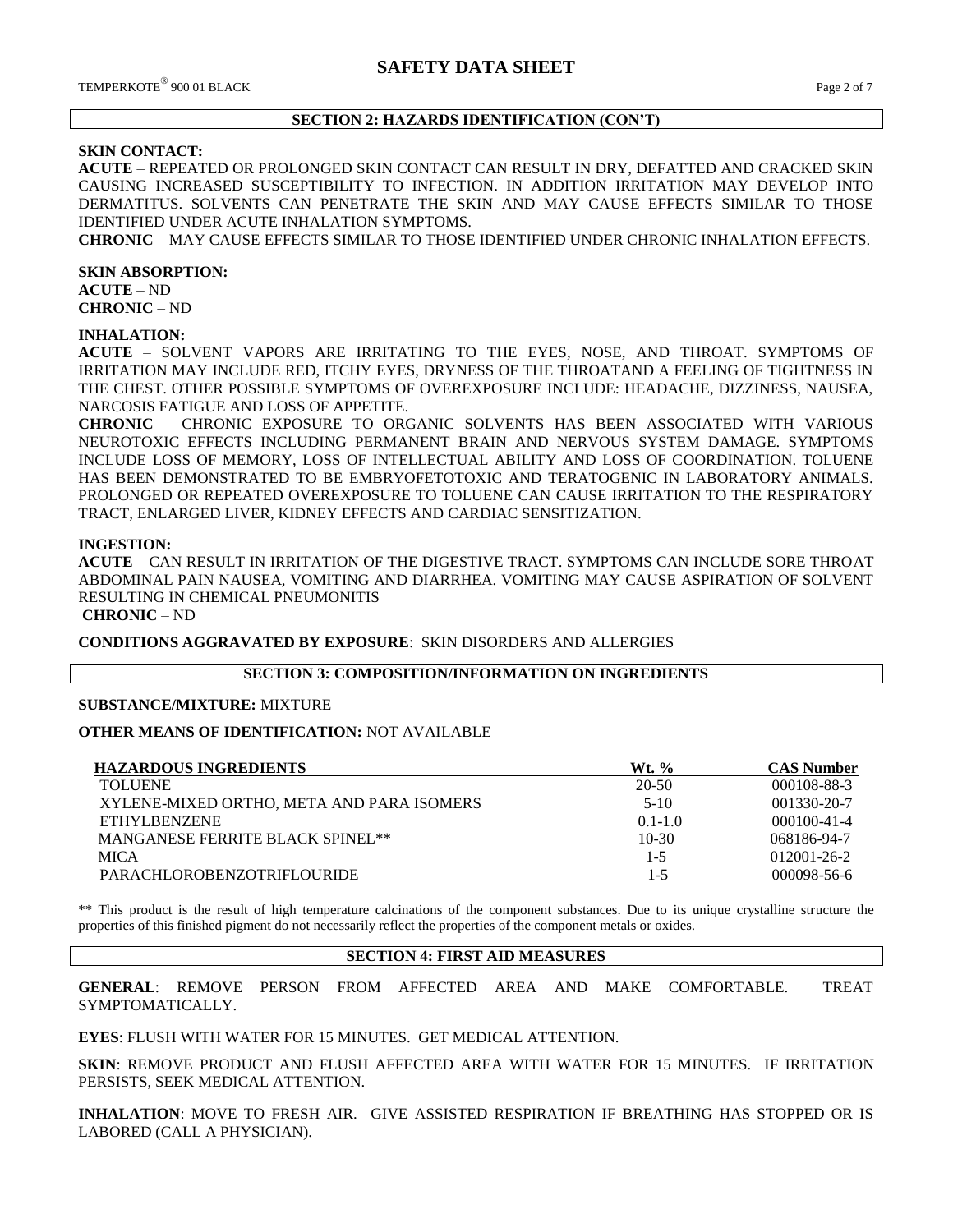## **SECTION 4: FIRST AID MEASURES (CON'T)**

**INGESTION**: GIVE 3 – 4 GLASSES OF WATER OR MILK IF PERSON CONSCIOUS. **DO NOT INDUCE VOMITING!** OBTAIN MEDICAL CARE AND TREATMENT.

**NOTES TO PHYSICIAN:** ACUTE MASSIVE EXPOSURE TO TOLUENE CAN CAUSE TRANSIENT HEMATURIA AND ALBUMINURIA. CARDIAC ARRHYTHMIAS CAN OCCUR AFTER MASSIVE INHALATION.

### **SECTION 5: FIRE FIGHTING MEASURES**

**EXTINGUISHNG MEDIA**: IGNITION MAY GIVE RISE TO A CLASS B FIRE. IN CASE OF FIRE USE: WATER FOG, CARBON DIOXIDE, DRY CHEMICAL, OR ALCOHOL FOAM.

**SPECIFIC HAZARDS ARISING FROM CHEMICAL:** FLAMABLE LIQUID AND VAPOR. IN A FIRE OR IF HEATED A PRESSURE INCREASE WILL OCCUR AND THE CONTAINER MAY BURST, WITH THE RISK OF A SUBSEQUENT EXPLOSION. VAPOR IS HEAVIER THAN AIR AND WILL SPREAD ACROSS THE GROUND.

**HAZARDOUS DECOMPOSITION PRODUCTS: CO, CO2** 

**HAZARDOUS POLYMERIZATION (REACTIVITY**): WILL NOT OCCUR.

**SPECIAL FIRE FIGHTING PROCEDURES**: WEAR SELF-CONTAINED BREATHING APPARATUS AND PROTECTIVE CLOTHING. WATER SPRAY IS USEFUL IN COOLING FIRE-EXPOSED VESSELS AND IN DISPERSING VAPORS.

**UNUSUAL FIRE AND EXPLOSIVE HAZARDS**: MAY GENERATE TOXIC OR IRRITATING COMBUSTION PRODUCTS. SUDDEN REACTION AND FIRE MAY RESULT IF PRODUCT IS MIXED WITH AN OXIDIZING AGENT. SOLVENT VAPORS MAY BE HEAVIER THAN AIR. UNDER CONDITIONS OF STAGNANT AIR, VAPORS MAY BUILD UP AND TRAVEL ALONG THE GROUND TO AN IGNITION SOURCE.

## **SECTION 6: ACCIDENTAL RELEASE MEASURES**

**STEPS TO BE TAKEN IN CASE MATERIAL IS RELEASED OR SPILLED:** SHUT OFF SOURCES OF IGNITION. COVER SPILLS WITH ABSORBENT. PLACE IN METAL CONTAINERS FOR RECOVERY OR DISPOSAL. PREVENT ENTRY INTO SEWERS, STORM DRAINS, AND WATERWAYS.

# **SECTION 7: HANDLING AND STORAGE**

**GENERAL**: STORE IN COOL, WELL VENTILATED AREAS. KEEP AWAY FROM HEAT AND OPEN FLAMES. AVOID PROLONGED INHALATION OF HEATED VAPORS OR MISTS. AVOID PROLONGED SKIN CONTACT. USE NON-SPARKING TOOLS AND GROUNDING CABLES WHEN TRANSFERRING. CONTAINERS MAY BE HAZARDOUS WHEN EMPTY.

**STORAGE**: AVOID TEMPERATURE EXTREMES. STORE AWAY FROM EXCESSIVE HEAT, FROM SOURCES OF IGNITION AND FROM REACTIVE MATERIALS. MATERIAL CAN BURN; LIMIT INDOOR STORAGE TO AREAS EQUIPPED WITH AUTOMATIC SPRINKLERS. STORE OUT OF DIRECT SUNLIGHT IN A COOL PLACE. KEEP CONTAINERS TIGHTLY CLOSED. GROUND ALL METAL CONTAINERS DURING STORAGE AND HANDLING.

#### **SECTION 8: EXPOSURE CONTROL/PERSONAL PROTECTION**

| <b>EXPOSURE LIMITS (ppm)</b> |                                         |                      |              |                |  |
|------------------------------|-----------------------------------------|----------------------|--------------|----------------|--|
| <b>INGREDIENTS (CAS)</b>     | OSHA                                    |                      | <b>ACGIH</b> | <b>OTHER</b>   |  |
|                              | <b>STEL</b><br>TWA                      | TWA                  | <b>STEL</b>  |                |  |
| 000108-88-3                  | 100<br>150                              | 100                  | 150          |                |  |
| 001330-20-7                  | 100<br>150                              | 100                  | 150          |                |  |
| 000100-41-4                  | 100<br>125                              | 100                  | 125          |                |  |
| 068186-94-7*                 | <b>NE</b><br><b>NE</b>                  | <b>NE</b>            | NE           |                |  |
| *manganese compounds (as Mn) | $1 \text{mg/m}^3$<br>3mg/m <sup>3</sup> | 0.2mg/m <sup>3</sup> | ND           | (SEE NOTE1, 2) |  |
| 012001-26-2                  | <b>ND</b><br>3mg/m <sup>3</sup>         | 3mg/m <sup>3</sup>   | ND           | (SEE NOTE 1)   |  |
| 000098-56-6                  | NE<br>NΕ                                | NE                   | NΕ           |                |  |

 **LEGEND**: (M) MAX. EXPOSURE LIMIT; (S) OCCUPATIONAL EXP. LIMIT; (R) SUPPLIERS REC. LIMIT, (+) PERCUTANEOUS RISK NOTE 1: VALUES MEANINGFUL ONLY WHEN HARDENED PRODUCT IS ABRADED, GROUND, ETC. NOTE 2: HAZARDOUS COMPONENTS OF PIGMENT SEE \*\* SECTION 2 FOR DETAILS.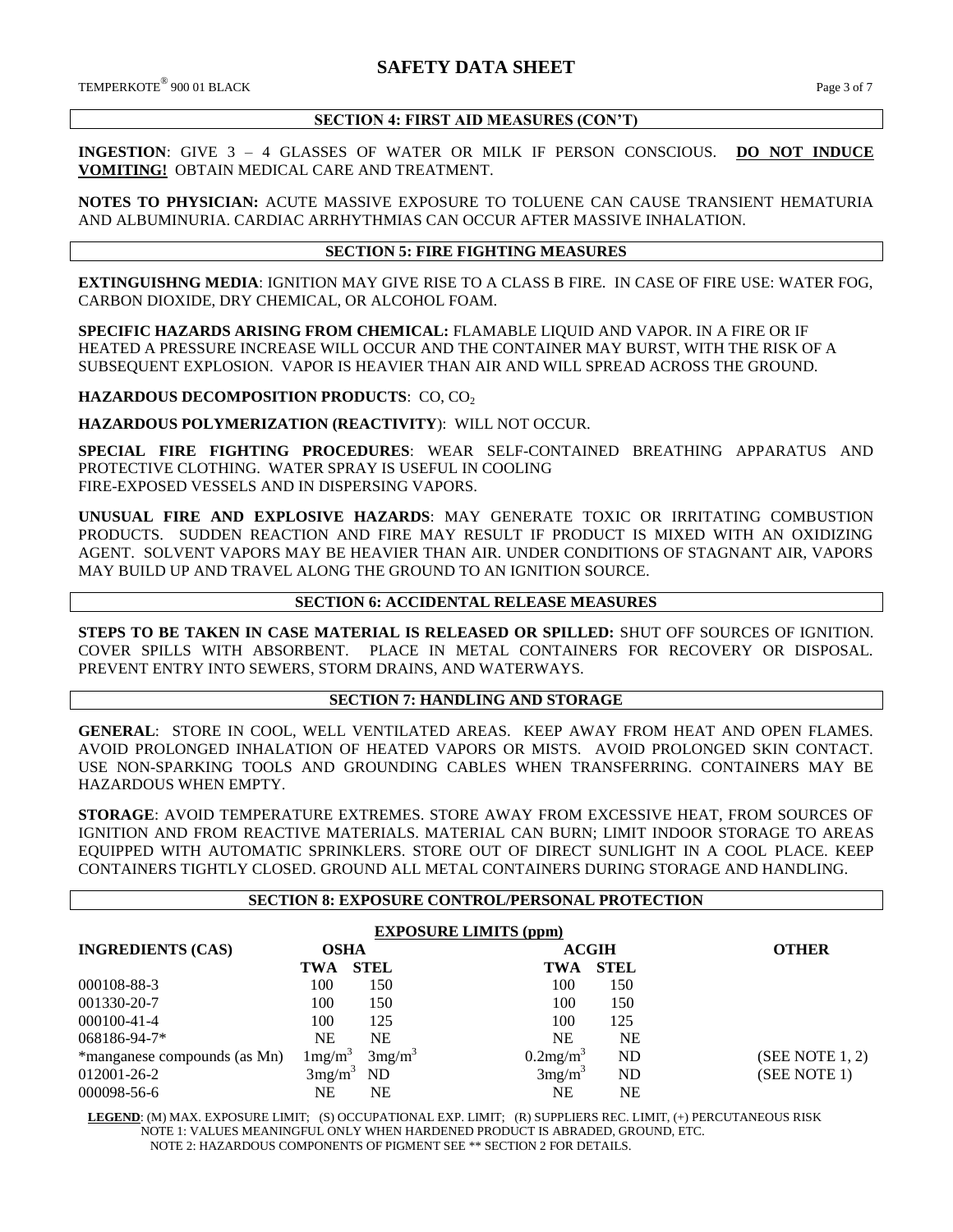TEMPERKOTE® 900 01 BLACK 900 01 BLACK Page 4 of 7

## **SECTION 8: EXPOSURE CONTROL/PERSONAL PROTECTION**

**ENGINEERING CONTROLS**: EXHAUST VENTILATION IS SUFFICIENT TO KEEP AIRBORNE CONCENTRATION OF THE SOLVENTS BELOW THEIR RESPECTIVE TLV'S. EXHAUST AIR MAY NEED TO BE CLEANED BY SCRUBBERS OR FILTERS TO REDUCE ENVIRONMENTAL CONTAMINATION.

**RESPIRATORY PROTECTION**: NONE REQUIRED IN ADEQUATELY VENTILATED AREAS. IF VAPOR CONCENTRATION EXCEEDS 20ppm FOR LONGER THAN 15 MINUTES, A NIOSH APPROVED RESPIRATOR FOR ORGANIC VAPORS IS RECOMMENDED.

**PROTECTIVE GLOVES**: NITRILE RUBBER.

**EYE PROTECTION**: SPLASH-PROOF GOGGLES OR CHEMICAL SAFETY GLASSES.

**OTHER PROTECTIVE EQUIPMENT**: LONG SLEEVED SHIRTS AND TROUSERS. EMERGENCY SHOWERS AND EYE WASH STATIONS SHOULD BE READILY ACCESSIBLE.

# **SECTION 9: PHYSICAL AND CHEMICAL PROPERTIES**

**APPEARANCE**

**BOILING POINT**: 110.6°C (231.1°F) (TOLUENE) **SPECIFIC GRAVITY**: 1.1-1.2

**FLASHPOINT:** 4.4°C (40°F) TCC (TOLUENE) **SOLUBILITY IN WATER**: INSOLUBLE

**EVAPORATION RATE**: >1 (BUTYL ACETATE = 1) **AUTO IGNITION TEMP**: 480°C (869°F)

**COEFFICIENT OF WATER/OIL DISTRIBUTION**: ND **% VOLATILES BY VOLUME:** 58%

% **SOLIDS BY WEIGHT:** 55%

**SECTION 10: STABILITY AND REACTIVITY**

**STABILITY**: STABLE; HOWEVER MAY FORM PEROXIDES OF UNKNOWN STABILITY

**CONDITIONS TO AVOID**: NOT APPLICABLE (MATERIAL IS STABLE).

**INCOMPATIBILITY (MATERIAL TO AVOID):** OXIDIZING AGENTS (PERCHLORATES, NITRATES), STRONG ACIDS, HYPOCHLORITES, AND PEROXIDES SHOULD NOT BE COMBINED WITH PHOSPHOROUS CONTAINING MATERIALS BECAUSE HIGHLY TOXIC FUMES CAN BE EMITTED IN A FIRE SITUATION.

# **SECTION 11: TOXICOLOGICAL INFORMATION**

# **ACUTE TOXICITY**

| PRODUCT/INGREDIENT NAME  | <b>RESULT</b>              | <b>SPECIES</b> | <b>DOSE</b>   | <b>EXPOSURE</b>          |
|--------------------------|----------------------------|----------------|---------------|--------------------------|
|                          | LD50 ORAL                  | <b>RAT</b>     | 4300 mg/kg    |                          |
| Xylene                   | <b>LC50 INHALATION GAS</b> | <b>RAT</b>     | 5000 ppm      | 4Hrs                     |
|                          | LD50 ORAL                  | <b>RAT</b>     | $<$ 870 mg/kg |                          |
| Toluene                  | <b>LC50 INHALATION GAS</b> | <b>RAT</b>     | 6000 ppm      | 6Hr                      |
|                          | LD50 ORAL                  | <b>RAT</b>     | 3500 mg/kg    |                          |
| Ethylbenzene             | <b>LC50 INHALATION GAS</b> | <b>RAT</b>     | 4000 ppm      | 4Hrs                     |
| p-Chlorobenzotrifluoride | LD50 ORAL                  | <b>RAT</b>     | 13 g/kg       | $\overline{\phantom{a}}$ |

**PHYSICAL STATE:** LIQUID **FLAMMABLE LIMITS**: NOT AVAILABLE **COLOR:** BLACK **LOWER EXPLOSION LIMIT**: 1.2% **ODOR:** AROMATIC SOLVENT **UPPER EXPLOSION LIMIT**: 7.0% **pH**: NA **VAPOR PRESSURE**: 24 mm Hg (TOLUENE) **MELTING POINT**: ND **VAPOR DENSITY**: 3.1 (AIR = 1)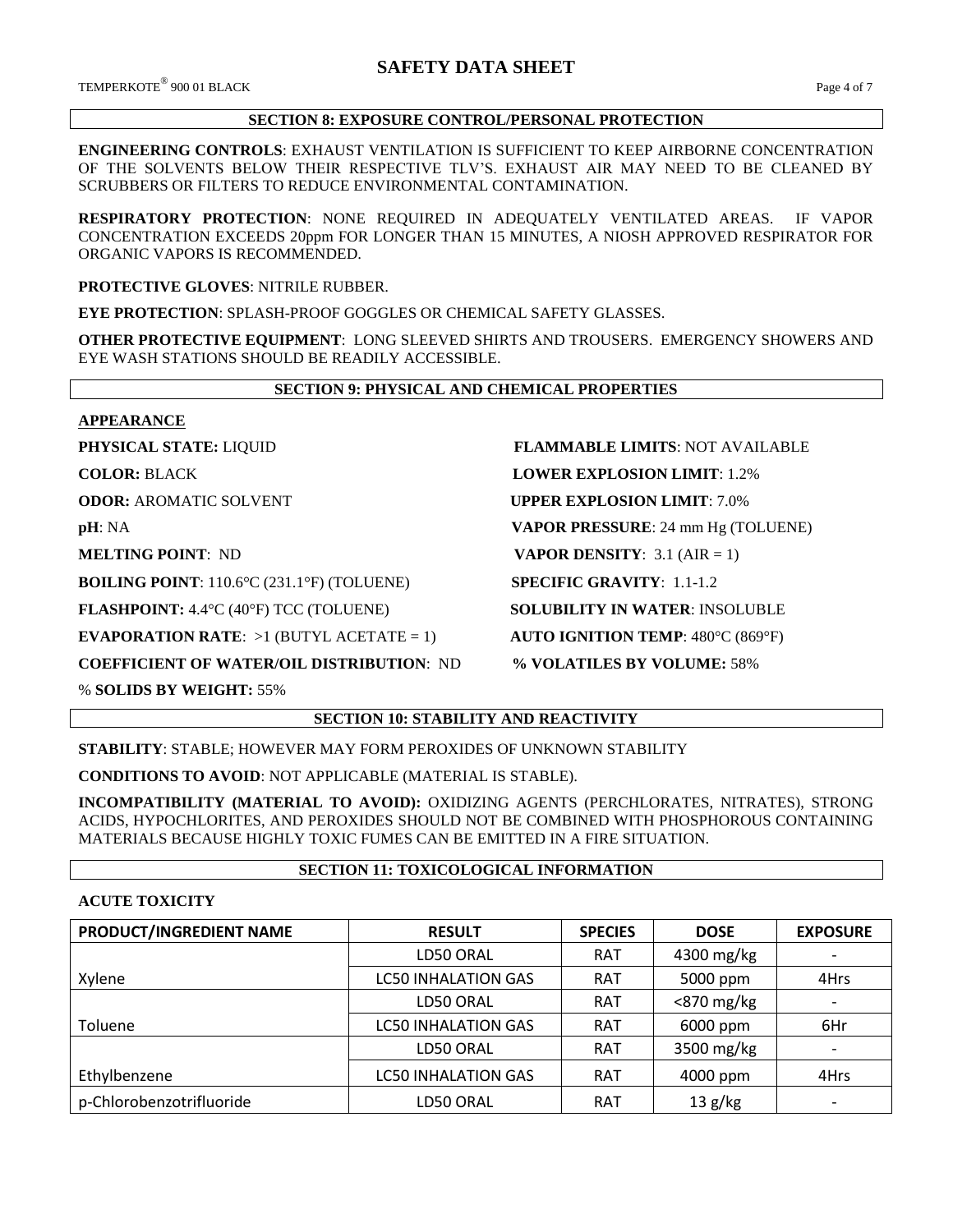# **SECTION 11: TOXICOLOGICAL INFORMATION (CON'T)**

#### **IRRITATION/CORROSION**

| PRODUCT/INGREDIENT NAME | <b>RESULT</b>                  | <b>SPECIES</b> | <b>EXPOSURE</b>      |
|-------------------------|--------------------------------|----------------|----------------------|
|                         | <b>SKIN- MILD IRRITANT</b>     | <b>RAT</b>     | 8 HRS/60 microliters |
| Xylene                  | <b>SKIN- MODERATE IRRITANT</b> | <b>RABBIT</b>  | 24HRS/500 milligrams |
|                         | SKIN-MILD                      | RABBIT         | 24 HRS/15 milligrams |
| Ethylbenzene            | EYE- SEVERE                    | RABBIT         | 500 milligram        |

## **CARCINOGENICITY**

| PRODUCT/INGREDIENT NAME | <b>OSHA</b>                | <b>IARC</b> | <b>NTP</b> |
|-------------------------|----------------------------|-------------|------------|
| Toluene                 | POSSIBLE SELECT CARCINOGEN |             |            |
| Ethylbenzene            |                            | 2Β          |            |
| Xylene                  | $\overline{\phantom{0}}$   |             |            |

# **SPECIFIC TARGET ORGAN TOXICITY (SINGLE EXPOSURE)**

| PRODUCT/INGREDIENT NAME  | <b>CATEGORY</b>   | <b>ROUTE OF EXPOSURE</b> | <b>TARGET ORGANS</b>     |
|--------------------------|-------------------|--------------------------|--------------------------|
|                          |                   |                          | <b>RESPIRATORY TRACT</b> |
|                          |                   |                          | <b>IRRATAION AND</b>     |
| p-Chlorobenzotrifluoride | <b>CATEGORY 3</b> | N/A                      | NARCOTIC EFFECTS         |
|                          |                   |                          | <b>RESPIRATORY TRACT</b> |
|                          |                   |                          | <b>IRRATAION AND</b>     |
| Toluene                  | <b>CATEGORY 3</b> | N/A                      | NARCOTIC EFFECTS         |

# **SPECIFIC TARGET ORGAN TOXICITY (REPEATED EXPOSURE)**

| <b>PRODUCT/INGREDIENT NAME</b> | <b>CATEGORY</b> | <b>ROUTE OF EXPOSURE</b> | <b>TARGET ORGANS</b> |
|--------------------------------|-----------------|--------------------------|----------------------|
| <b>Toluene</b>                 | CATEGORY 2      | N/A                      | CNS and Kidney       |

# **POTENTIAL ACUTE HEALTH EFFECTS**

**EYE:** CAUSES SERIOUS EYE IRRATATION **INHALATION:** CAN CAUSE CNS DEPRESSION, MAY CAUSE DROWSINESS AND DIZZINESS, REPIRATORY IRRATATION **SKIN CONTACT:** CASUES SKIN IRRATAION **INGESTION:** CAN CAUSE CNS DEPRESSION MAY BE FATAL IF SWALLOWED

# **POTENTIAL CHRONIC EFFECTS**

Ē

**GENERAL:** MAY CAUSE DAMAGE TO ORGANS THROUGH PROLONGED AND REPEATED EXPOSURE **TERATOGENICITY:** YES **MUTAGENICITY:** NO **EMBRYOTOXICITY:** NO

| <b>SECTION 12: ECOLOGICAL INFORMATION</b>                                            |                                      |                        |        |  |  |  |
|--------------------------------------------------------------------------------------|--------------------------------------|------------------------|--------|--|--|--|
| <b>PRODUCT/INGREDIENT NAME</b><br><b>EXPOSURE</b><br><b>SPECIES</b><br><b>RESULT</b> |                                      |                        |        |  |  |  |
|                                                                                      |                                      |                        |        |  |  |  |
| Ethylbenzene                                                                         | LC50 96 hr $-$ 32-97.1 mg/L          | <b>FRESHWATER FISH</b> | 96 Hrs |  |  |  |
| <b>Toluene</b>                                                                       | LC50 7.3 $\sim$ 22.8 mg/l FRESHWATER | <b>FRESHWATER FISH</b> | 96 Hrs |  |  |  |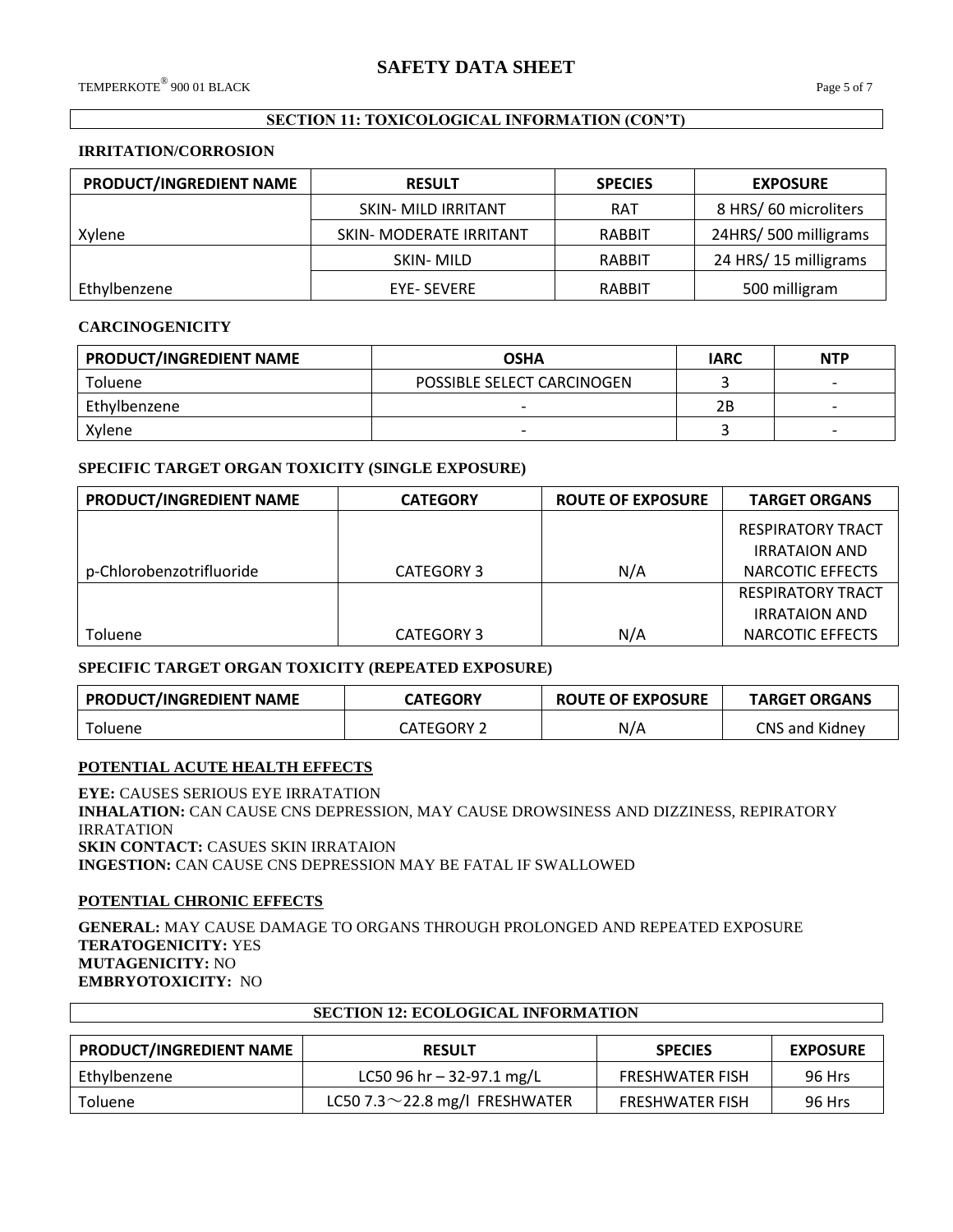Г

#### **SECTION 13: DISPOSAL CONSIDERATIONS**

## **WASTE DISPOSAL METHODS**: INCINERATION IS PREFERRED. COMPLY WITH ALL FEDERAL, STATE AND LOCAL REGULATIONS. RCRA CLASSIFIED HAZARDOUS WASTE WITH CHARACTERISTIC OF IGNITABILITY.

**SECTION 14: TRANSPORT INFORMATION**

|                                      | <b>DOT</b><br><b>CLASSIFICATION</b>                       | <b>TDG</b><br><b>CLASSIFICATION</b>                                                                                                                                    | <b>MEXICO</b><br><b>CLASSIFICATION</b>               | <b>IATA</b>                                | <b>IMDG</b>                              |
|--------------------------------------|-----------------------------------------------------------|------------------------------------------------------------------------------------------------------------------------------------------------------------------------|------------------------------------------------------|--------------------------------------------|------------------------------------------|
| <b>UN NUMBER</b>                     | <b>UN1263</b>                                             | <b>UN1263</b>                                                                                                                                                          | <b>UN1263</b>                                        | <b>UN1263</b>                              | <b>UN1263</b>                            |
| UN PROPER SHIPPING<br><b>NAME</b>    | <b>PAINT</b>                                              | <b>PAINT</b>                                                                                                                                                           | <b>PAINT</b>                                         | PAINT                                      | <b>PAINT</b>                             |
| <b>TRANSPORT HAZARD</b><br>CLASS(ES) | 3                                                         | 3                                                                                                                                                                      | $\overline{3}$                                       | 3                                          | 3                                        |
| <b>PACKING GROUP</b>                 | $\mathbf{H}$                                              | Ш                                                                                                                                                                      | Ш                                                    | Ш                                          | Ш                                        |
| <b>ENVIRONMENTAL</b>                 |                                                           |                                                                                                                                                                        |                                                      |                                            |                                          |
| <b>HAZARD</b>                        | <b>NO</b>                                                 | NO                                                                                                                                                                     | <b>NO</b>                                            | <b>NO</b>                                  | NO                                       |
| <b>ADDITIONAL HAZARD</b>             | Special provisions<br>Not Applicable<br><b>ERG No.128</b> | Product classified<br>as per the<br>following<br>sections of the<br>Transportation of<br>Dangerous Goods<br>Regulations: 2.<br>18-2.19 (Class 3).<br><b>ERG No.128</b> | Special provisions<br>(ERG#128)<br><b>ERG No.128</b> | Special<br>provisions<br>Not<br>Applicable | Emergency<br>schedules<br>(EmS) F-E, S-E |

# **SECTION 15: REGULATORY INFORMATION**

#### **MATERIAL VOC** = 466 gram / liter **COATING VOC** = 489 gram/liter

**TSCA (TOXIC SUBSTANCE CONTROL ACT):** ALL COMPONENTS ARE LISTED IN THE TSCA CHEMICAL SUBSTANCE INVENTORY.

**CERCLA (COMPREHENSIVE RESPONSE COMPENSATION and LIABILITY ACT):** REPORTABLE QUANTITY, TOLUENE 1000 LBS, XYLENE 100 LBS.

#### **SARA TITLE III**

 **SECTION 312 HAZARD CLASS:** IMMEDIATE (ACUTE) HEALTH HAZARD, DELAYED HEALTH HAZARD; FIRE HAZARD

 **SECTION 313 LISTED INGREDIENTS**: TOLUENE (CAS #000108-88-3), XYLENE (CAS #001330-20-7), ETHYL BENZENE (CAS #00100-41-4), MANGANESE COMPOUNDS

**CALIFORNIA PROPOSITION 65:** THE BELOW LIST OF COMPOUNDS IS KNOWN TO THE STATE OF CALIFORNIA TO CAUSE CANCER, BIRTH DEFECTS OR OTHER REPRODUCIVE HARM: CAS #000108-88-3 CAS #001330-20-7, CAS #000100-41-4.